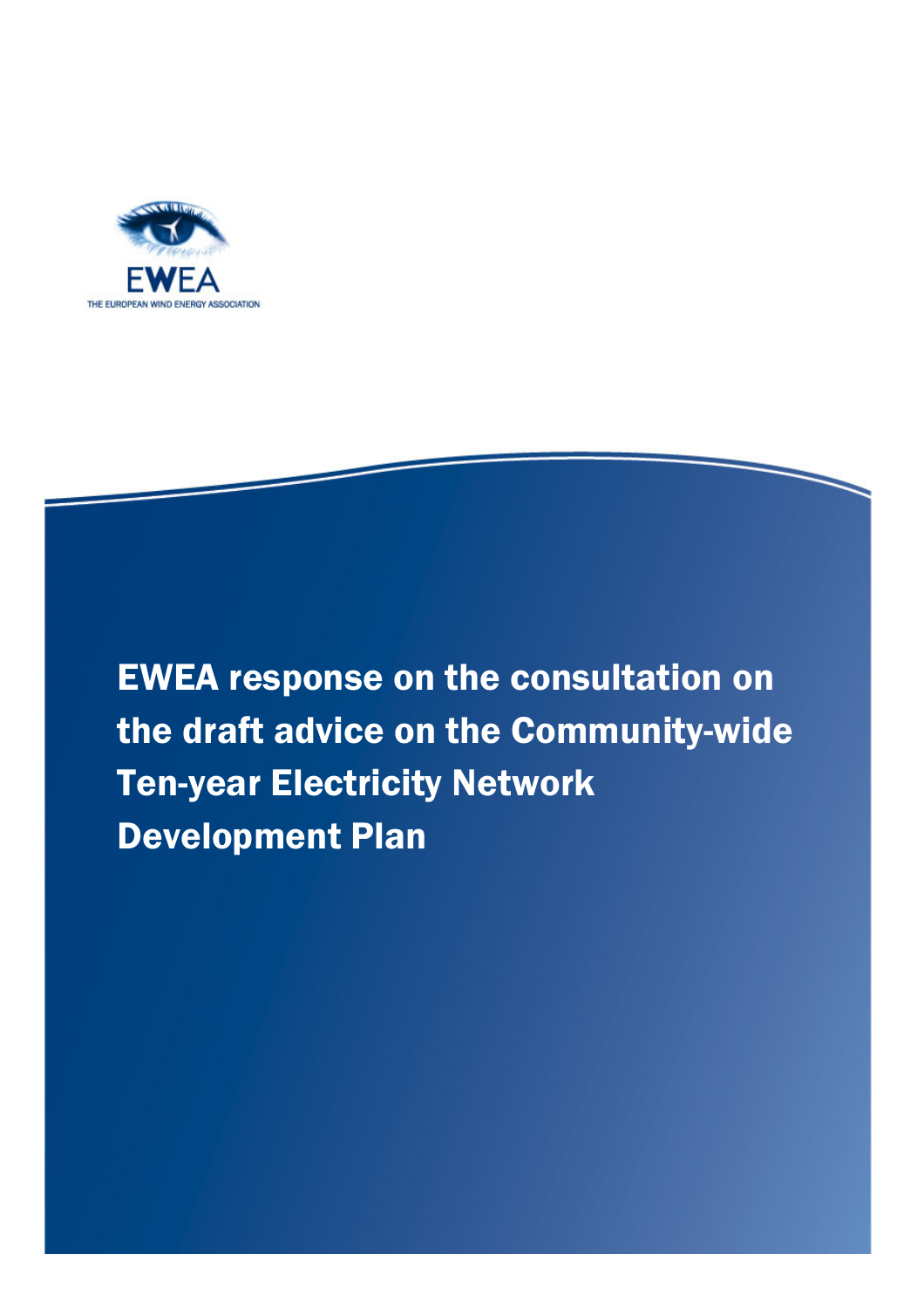# EWEA response on the consultation on the draft advice on the Community-wide Ten-year Electricity Network Development Plan

## 1. General remarks

ERGEG has already rightly stated in its 2010 work programme that the momentum of the 3rd Package negotiations must not be lost. ENTSO-E's ongoing work on the first draft of the Ten-Year Network Development Plan (TYNDP) and the present consultation document will ensure an early development of a first TYNDP during the interim period which is urgently needed. Time is of the essence in grid development in order to meet the 2020 targets. By 2020, most of the EU's renewable electricity will be produced by onshore wind farms. Europe must, however, also use the coming decade to prepare for the large-scale exploitation of its largest indigenous resource, offshore wind power.

For this to happen in the most economical way Europe's electricity grid needs major investments, with a newly built offshore grid and major grid reinforcements on land. The legal framework with newly established bodies ENTSO-E and ACER - as of 2011 makes the TYNDP a key building block for future grid planning and management of a Pan-European electricity network. Next to the actual grid development plan, the European Regulators advice on the TYNDP and its implementation will be crucial to achieve such a joint European approach to overcome planning and administrative barriers for infrastructure, lack of public acceptance of such infrastructure, lack of economic incentives for TSOs to invest and finally to ensure fair and unbiased access to the grid for wind power installations and other renewables.

EWEA fully supports the ongoing work on a first "Pilot" 10-Year Network Development Plan and recognises it as a step towards the achievement of the goals outlined in the 3rd Package. Furthermore, EWEA welcomes that the European Regulators actively strive for transparency with this consultation, given it is a critical deliverable for the European wind industry.

- 2. Questions for Public Consultation
	- a. The document presents the regulators' view on the planning process to achieve a non-binding Community-wide network development plan. Does this view contribute to the objectives set in Section 2 and especially transparency of planning?

EWEA welcomes that the documents clearly state the main provisions, responsibilities and objectives of the regulators' advice on the TYNDP. However, it should be stated that the timing of the launch of this consultation is somewhat unfortunate as it conflicts with the launch of the first draft TYNDP on the 1st of March. It would be more helpful to assess the regulators' advice on the TYNDP after the publication date of the 1st of March in order to gain a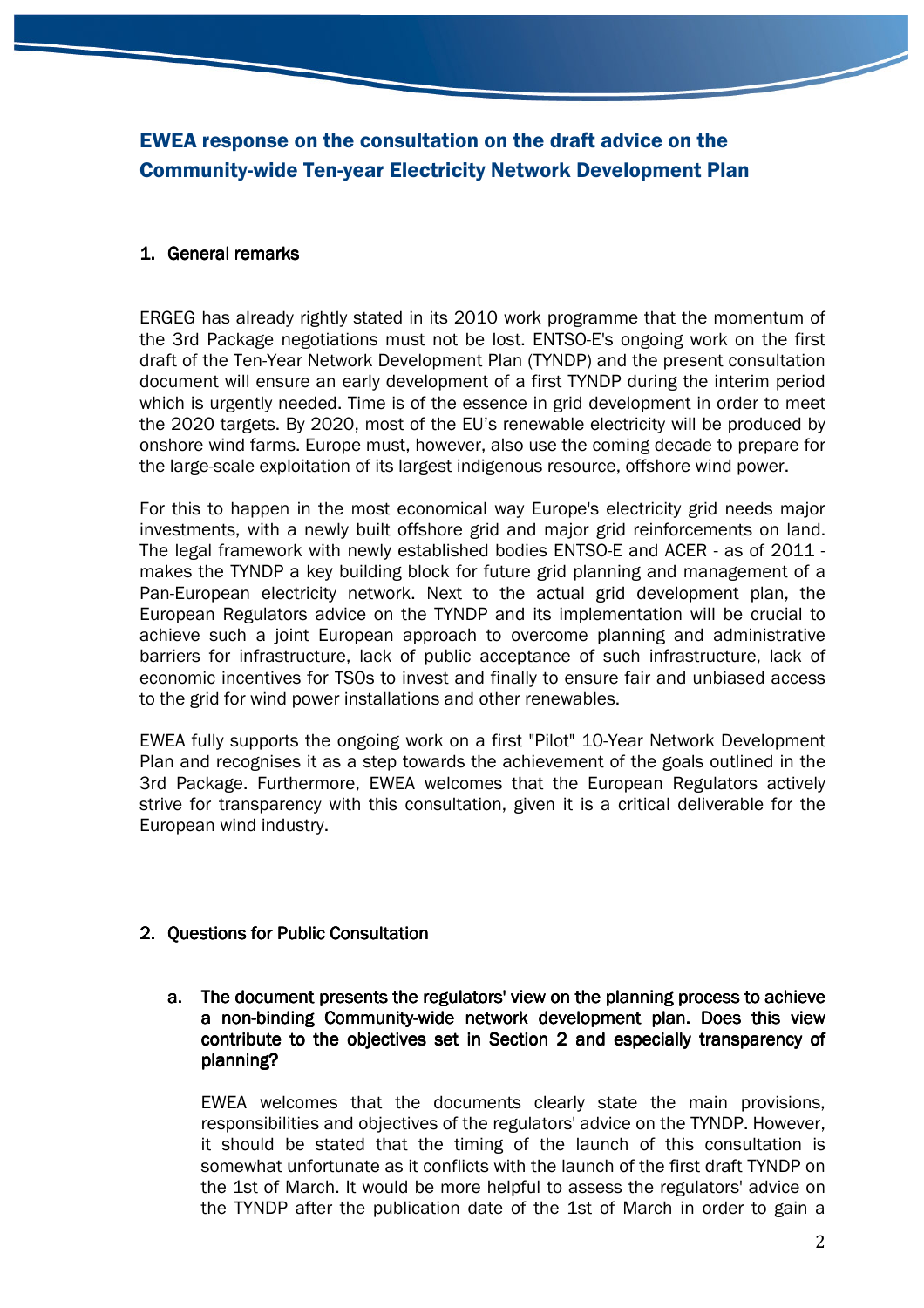better insight of the actual content of the first draft TYNDP, its achievements and possible shortcomings.

b. The document describes the contents of the Community-wide network development plan. Does it reflect the topics needed for the plan? What should be added / deleted within the contents of the plan?

The consultation document outlines the contents of the forthcoming TYNDP as suggested by ENTSO-E. EWEA considers this outline to be well balanced in its content and well targeted to meet its expectations to become a first Pan-European grid planning outline, with ACER monitoring the progress on investment projects creating new interconnector capacity. However, the regulators advice should ensure that the TYNDP will be more than a mere compilation of national and regional development plans, rather it should perceivably aim at a Pan-European planning vision for grid infrastructure.

Furthermore, the TYNDP should give a clear overview not only on investments planned by TSOs, but also take due account of future infrastructure investments planned by private consortia (e.g. the merchant transmission line between Norway and Germany, NorGer, due to be operational by 2015).

### c. The document addresses European generation adequacy outlook. What should be added / deleted in this respect when ERGEG gives its advice?

When scrutinising the European generation adequacy outlook, ERGEG should take due account of the recent increase of wind power generation in Europe and the envisaged penetration levels of 34% renewable electricity by 2020, as expected due to the 2009 RES Directive (2009/28/EC). Recent EWEA statistics reveal that 39% of all new capacity installed during 2009 was wind power, followed by gas (26%) and solar photovoltaics (16%). Europe decommissioned more coal and nuclear capacity than it installed in 2009. Taken together, renewable energy technologies account for 61% of new power generating capacity in 20091.

Furthermore, as a consequence of the adoption of the 2009 RES Directive, EWEA, in March 2009, increased its 2020 target from 180 GW. EWEA's scenarios, dubbed "baseline" or "high", in terms of expected growth in wind generation, are as follows2:

"Baseline" scenario for the EU:

For the EU as a whole, the "baseline" scenario requires installed capacity to increase from 75 GW by end 2009 to 230 GW in 2020, includeing 40 GW offshore. That would require an average annual increase in capacity of 13.8 GW in 2009 - 2020, compared to 10.2 GW in 2009. Wind energy production would increase from 163 TWh (2009) to 580 TWh (2020) and wind energy's

http://www.ewea.org/fileadmin/ewea\_documents/documents/statistics/general\_stats\_2009.pdf <sup>2</sup> Pure Power: Wind energy targets for 2020 and 2030. EWEA. 2009

 $\overline{a}$ <sup>1</sup> For further information on the recent 2009 figures:

http://www.ewea.org/fileadmin/ewea\_documents/documents/publications/reports/Pure\_Power\_Full \_Report.pdf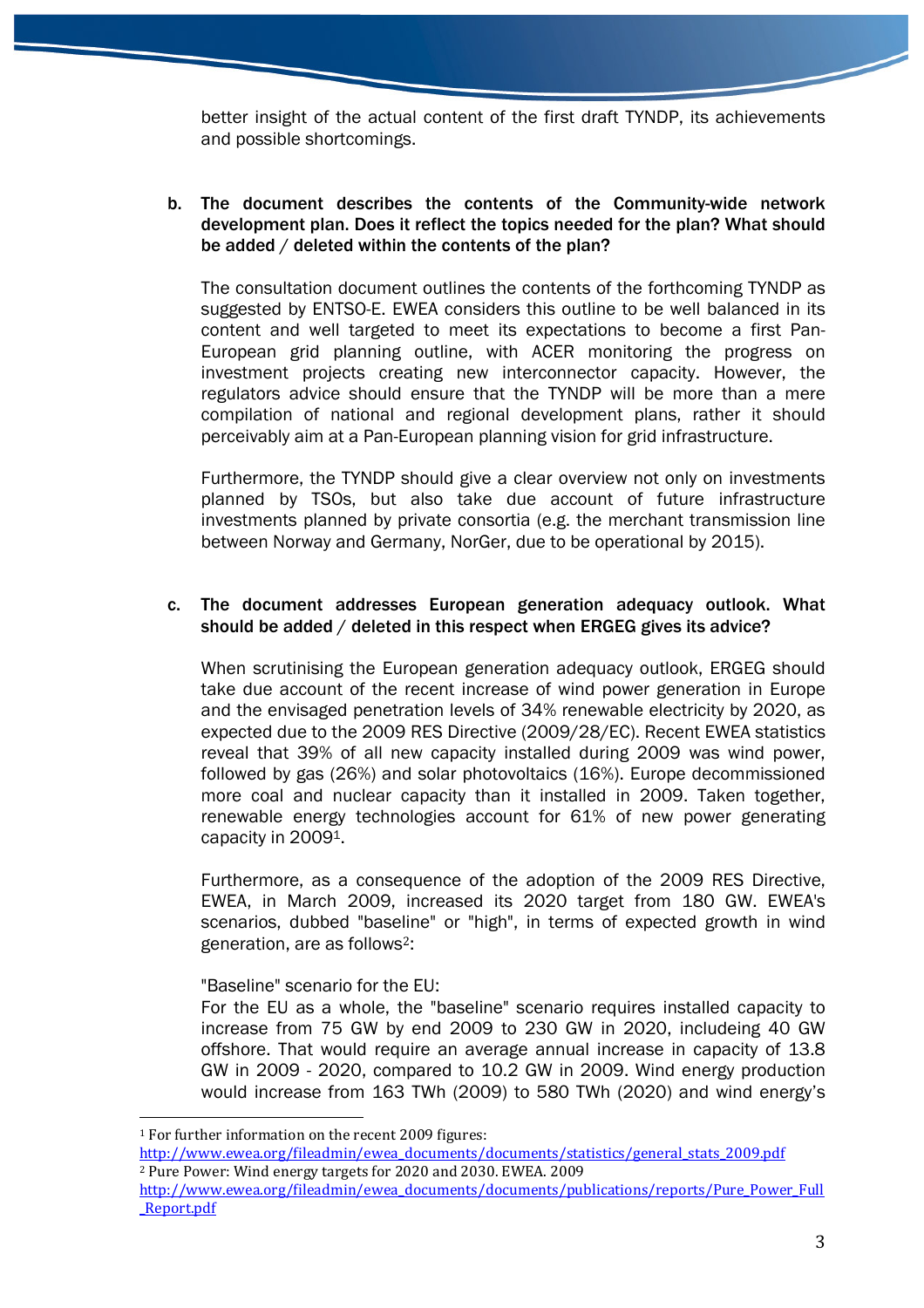share of total electricity demand would increase from 4.8% in 2009 to 14.2% in 2020.

High scenario for the EU:

For the EU as a whole, the "High" scenario requires installed capacity to increase up to 265 GW in 2020. That would require an average annual increase in capacity of 16.7 GW in 2009 - 2020. Wind energy production would increase to 681 TWh (2020) and wind energy's share of total electricity demand would increase to 16.7% in 2020.

Any European generation adequacy outlook and resulting network projects in Europe should factor in this EU objective as the achievement of the 2020 RES targets must not be undermined by inadequate grid enhancements in the TYNDP.

d. The document describes the topics (existing and decided infrastructure, identification of future bottlenecks in the network, identified investment projects, technical and economic description of the investment projects) for the assessment of resilience of the system. Is this description appropriate? Should it be changed and if so, how?

EWEA generally supports the European regulators' outline of the topics for the assessment of resilience of the system.

However, the regulators should emphasise the need for a more detailed outline of the main transmission infrastructure that needs to be built or upgraded over the next 10 years and their project costs. Importantly, it has to take into account projects planned not only by TSOs (see response to question b.), but also transmission lines between EU member states and third countries (in particular Mediterranean countries and EU neighbouring countries). For the sake of convenience, the regulators should make sure that not only a list of all identified investment projects is provided in the TYNDP, but also a graphical representation by means of a grid map.

Concerning identified investment projects, strong emphasis should be put on a North Sea grid, new grid infrastructure in the Baltic Sea region and in the Mediterranean region. Next to the identification of existing bottlenecks and the outline for corresponding grid reinforcements, new interconnectors are invaluable to exploit the vast RES potential in these three key regions. Grid development in these areas should furthermore take advantage of the growing political momentum through initiatives such as the so-called "North Seas Countries' Offshore Grid Initiative" and the Baltic Energy Market Integration Plan (BEMIP).

Clearly, a grid system can not operate in isolation. A concise advice on the TYNDP has to be seen in this context and regulators must ensure that all measures to improve interconnectivity in the European Community in the above mentioned areas and also with third countries are exploited.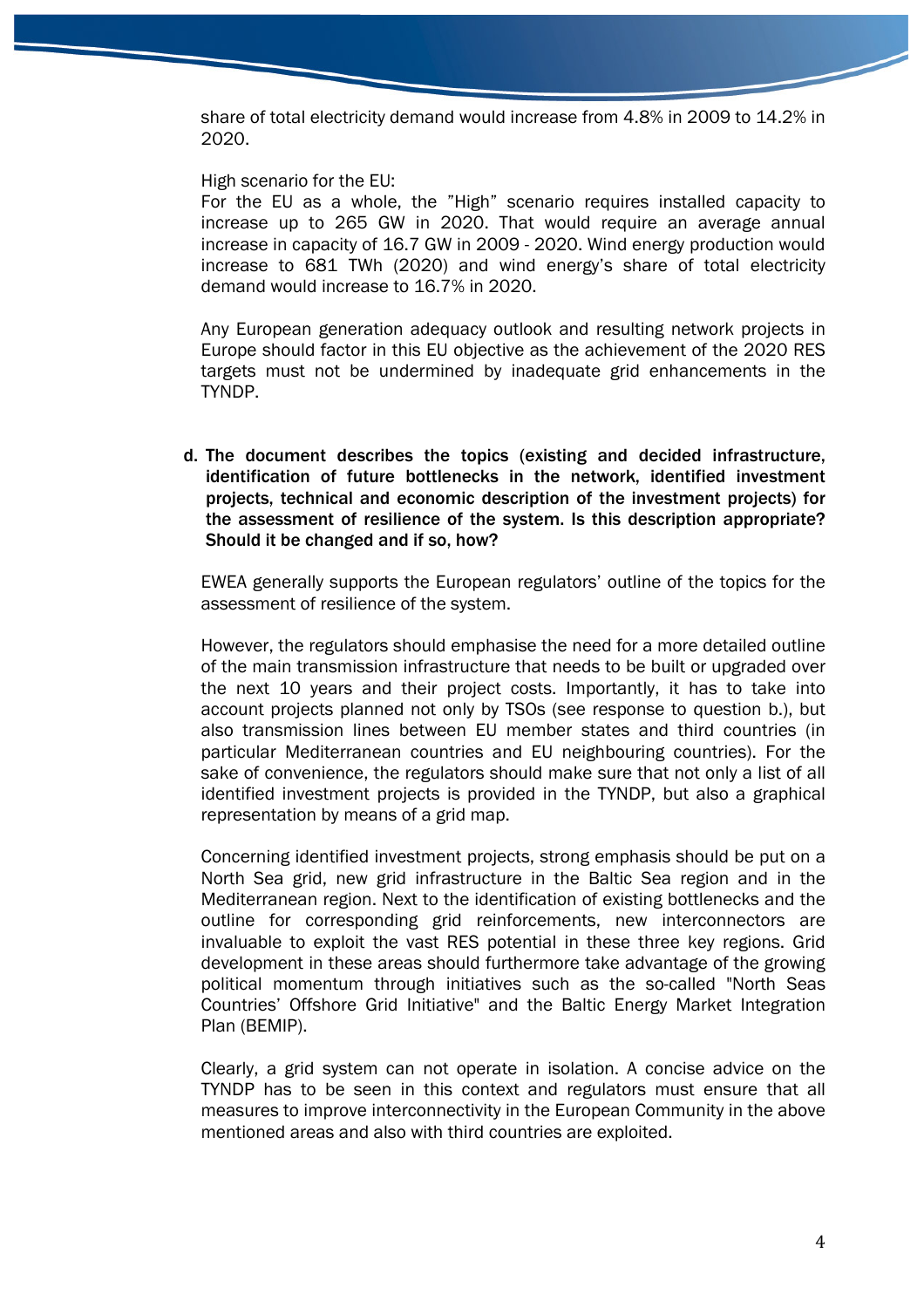#### e. The document sets out criteria for regulatory opinion. Are these criteria clear and unambiguous? If not, how they should be amended?

EWEA urges the European Regulators to take a strong stand when it comes to assessing the socio-economic criteria on the evaluation of reinforcements. The bullet points on page 25 in the consultation document already point in the right direction: socio-economic criteria should comprise the value of a more integrated market, exchange of ancillary services and also potential socioeconomic value of the higher welfare for the end-customers within the European market.

EWEA welcomes that the European regulators recognise the benefits of developing a truly European grid network which would lie not only in overcoming the present congestions on some of the main transmission lines, but would also provide for savings in balancing and system operation costs and enabling a functioning internal market. It is clear that investment decisions on building new transmission lines have to be supported by proper feasibility studies proving the economic benefit and fulfilling all technical planning criteria.

However, the TYNDP must go beyond the piecemeal grid planning of the past. Instead, a European approach towards an optimised European electricity system should be promoted with a strong top-down element in order to ensure that, as with any strategic investment at EU level, European priorities are properly reflected, namely the security of supply, market integration and connection of renewable energy technologies.

These important socio-economic criteria should therefore be taken into consideration by the regulators when assessing transmission infrastructure projects in the TYNDP.

## f. Compatibility between the national, regional and Community-wide tenyear network development plans shall be ensured. How can this compatibility be measured and evaluated? How may inconsistencies be identified?

As indicated in the response above, ERGEG must ensure a strong top-down element in the TYNDP reflecting a more strategic and visionary grid development on European level in addition to regional and national plans.

EWEA agrees with the regulators that the NRAs monitor consistency of national and regional development plans with the Community-wide TYNDP. On the basis of the assessments of the NRAs, the regulators as ERGEG/ACER should then amend the respective plans in case of inconsistencies. In general, the top-down approach of the Community-wide TYNDP should always be the guiding principle when national and regional plans are assessed.